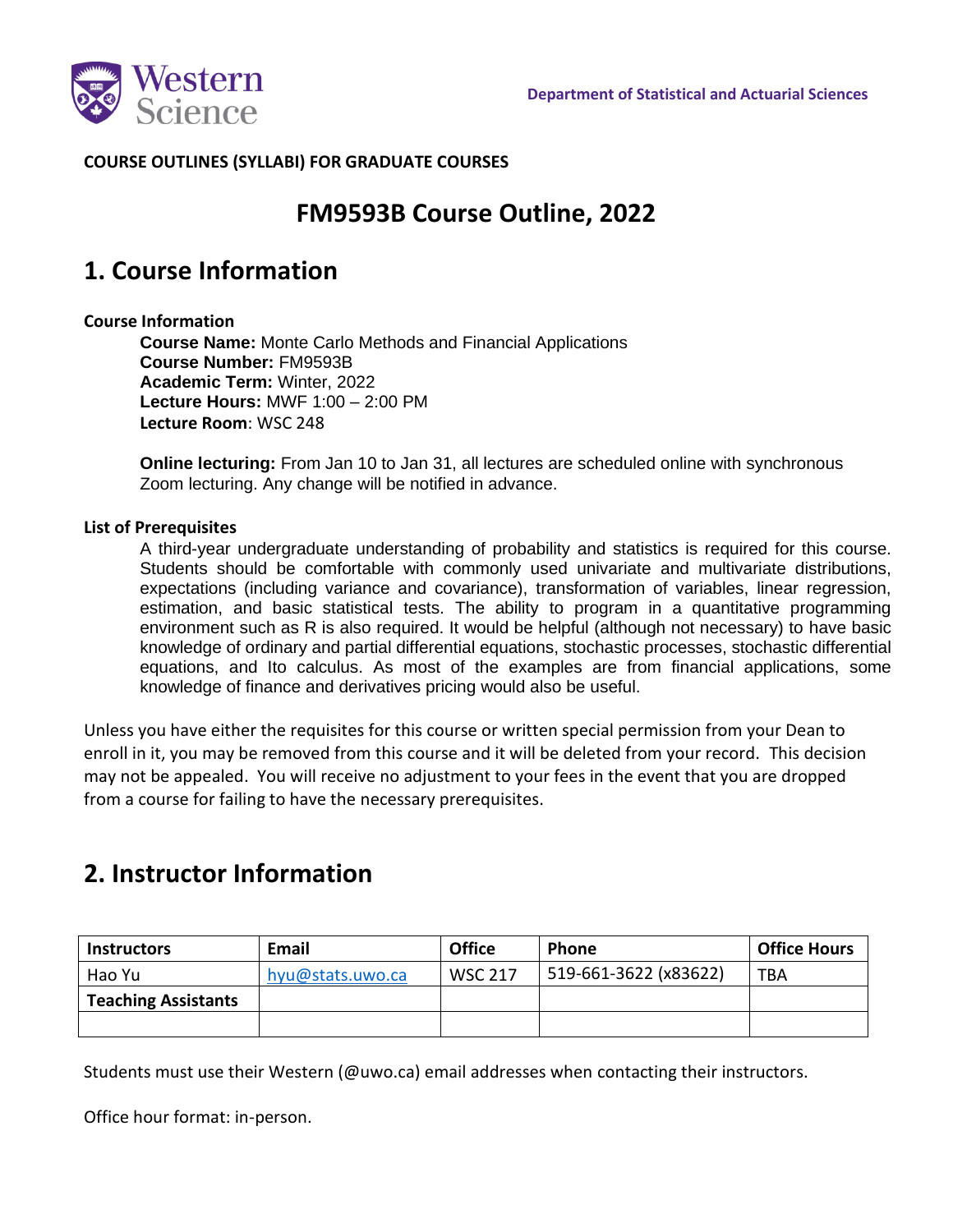# **3. Course Syllabus, Schedule, Delivery Mode**

This course is intended to be an introduction to Monte Carlo simulation methods. Topics to be covered include

- 1. Random number generation (RNG) for uniform, non-uniform, discrete and continuous Distributions. How to check RNG quality.
- 2. Simulation of stochastic processes. Introduce some R packages to simulate SDE.
- 3. Variance reduction techniques. Many techniques are introduced.
- 4. Special topics as time allows

#### **Learning Outcomes**

- Upon successful completion of this course, students will be able to use R to design and conduct Monte Carlo simulation properly.
- Choose a proper random number generator (RNG) and seed.
- Deploy many Monte Carlo techniques such as variance reduction method.

Classes begin: January 10, 2021 Reading Week: February 19–27, 2022 Classes end: April 8, 2022

#### **Contingency plan for an in-person class pivoting to 100% online learning**

In the event of a COVID-19 resurgence during the course that necessitates the course delivery moving away from face-to-face interaction, all remaining course content will be delivered entirely online, either synchronously (i.e., at the times indicated in the timetable) or asynchronously (e.g., posted on OWL for students to view at their convenience). The grading scheme will **not** change. Any remaining assessments will also be conducted online as determined by the course instructor.

### **Course delivery and assessment with respect to the COVID-19 pandemic**

Although the intent is for this course to be delivered in-person to the extent possible, the changing COVID-19 landscape may necessitate some or all of the course to be delivered online, either synchronously (i.e., at the times indicated in the timetable) or asynchronously (e.g., posted on OWL for students to view at their convenience), as deemed most appropriate by the instructor. The grading scheme will not change. Any assessments affected will be conducted online as determined by the course instructor.

When deemed necessary, tests and examinations in this course will be conducted using a remote proctoring service. By taking this course, you are consenting to the use of this software and acknowledging that you will be required to provide personal information (including some biometric data) and that the session will be recorded. Completion of this course will require you to have a reliable internet connection and a device that meets the technical requirements for this service. More information about this remote proctoring service, including technical requirements, is available on Western's Remote Proctoring website at: https://remoteproctoring.uwo.ca.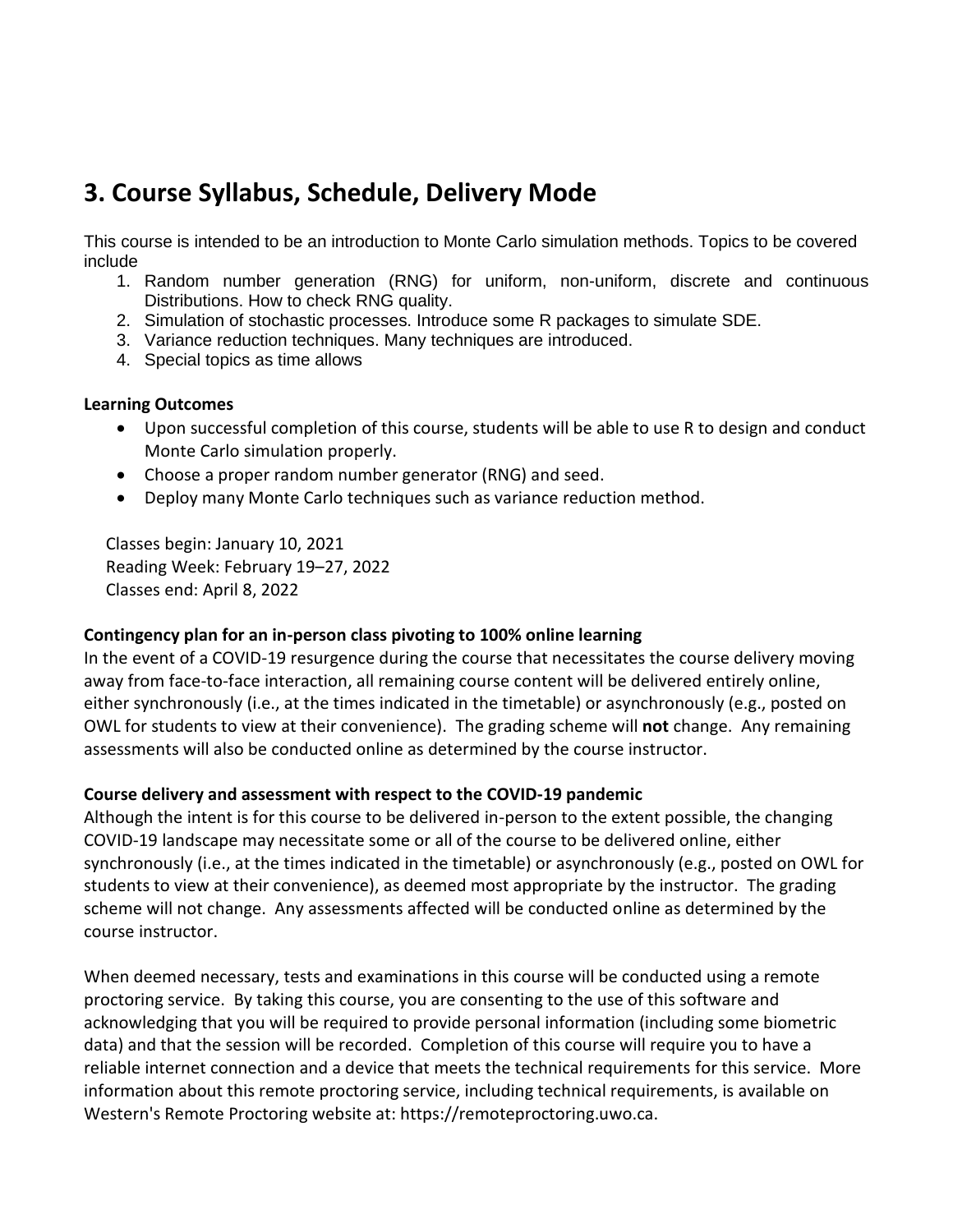# **4. Course Materials**

**Reference Book**: D.L. McLeish. Monte Carlo Simulation & Finance. HG6024.3.M357 2005

**Software needed**: A personal computer/laptop that has R and RStudio installed (Windows, Mac, Linux) is highly recommended since it is required to complete assignments.

Students are responsible for checking the course OWL site (http://owl.uwo.ca) on a regular basis for news and updates. This is the primary method by which information will be disseminated to all students in the class.

All course material will be posted to OWL: http://owl.uwo.ca.

If students need assistance with the course OWL site, they can seek support on the OWL Help page. Alternatively, they can contact the Western Technology Services Helpdesk. They can be contacted by phone at 519-661-3800 or ext. 83800.

### **Technical Requirements**

[Google Chrome](https://www.google.ca/chrome/?brand=CHBD&gclid=CjwKCAjwxLH3BRApEiwAqX9arfg8JaH6fWGASk9bHTkfW_dyBir93A1-TliP-7u1Kguf-WZsoGAPhBoC9NYQAvD_BwE&gclsrc=aw.ds) or [Mozilla Firefox](https://www.mozilla.org/en-CA/) are the preferred browsers to optimally use OWL; update your browsers frequently. Students interested in evaluating their internet speed, please click [here.](https://www.google.com/search?q=internet+speed+test+google&rlz=1C5CHFA_enCA702CA702&oq=internet+speed+test+google&aqs=chrome..69i57j0l7.3608j0j4&sourceid=chrome&ie=UTF-8)

For online classes and evaluation, students are required to have

- a laptop or computer
- a working microphone and webcam
- a reliable internet connection.

## **5. Methods of Evaluation**

The overall course grade will be calculated as listed below:

| Assignments (5)          | 30% |
|--------------------------|-----|
| Midterm                  | 30% |
| <b>Oral Presentation</b> | 10% |
| <b>Final Project</b>     | 30% |

There are about 5 assignments, given out roughly one every two weeks. All assignments must be done electronically (all assignments must be prepared using RStudio Markdown/Notebook (PDF)) and be submitted to owl before deadline.

Late Submissions

- Assignments that are submitted late will be subject to a 20% penalty per day or portion thereof, including weekends and holidays.
- Assignments that are submitted 5 or more days late will not be graded.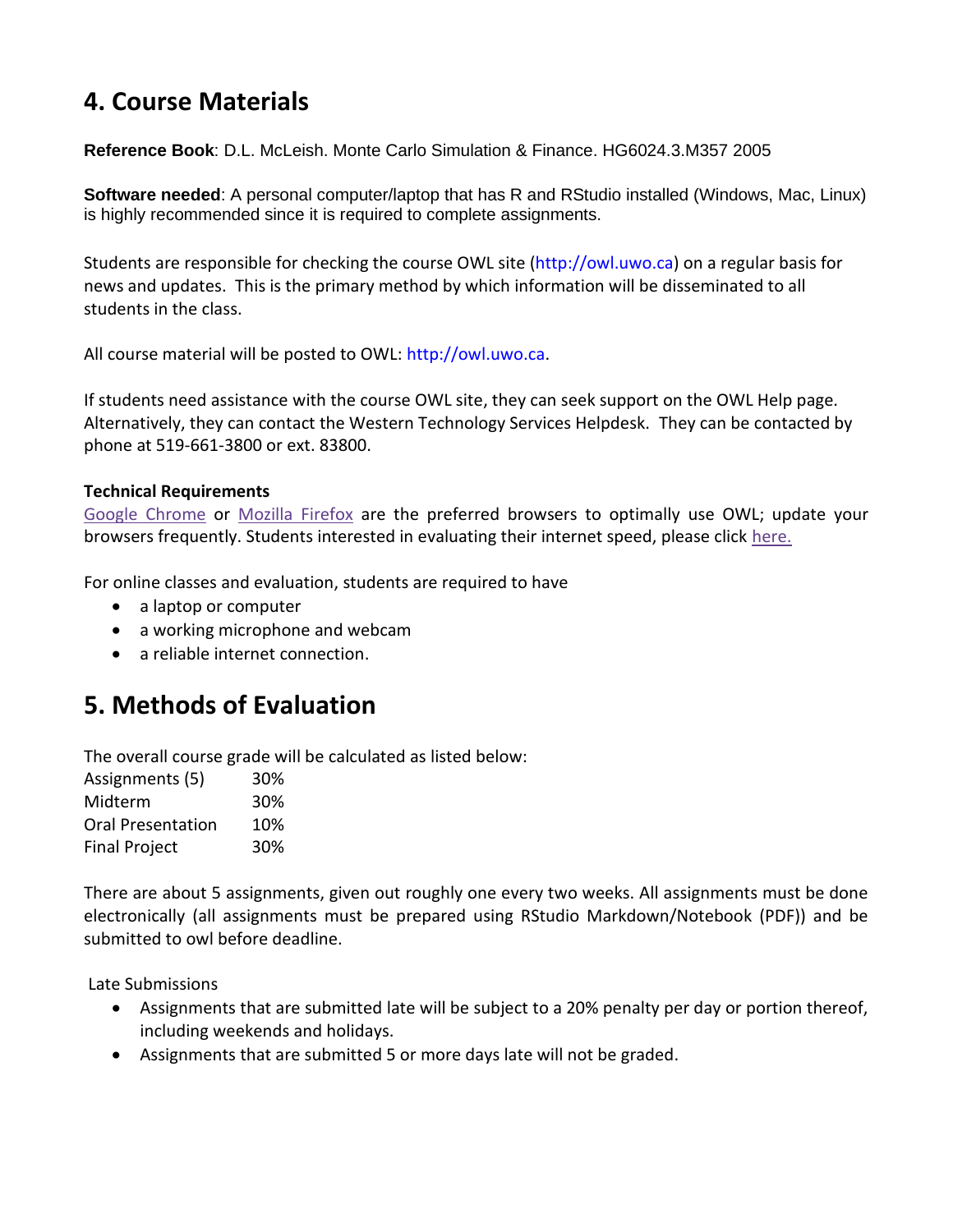There will be a 2-hour closed book and in-person midterm, tentatively setting on March 2, 7:00 pm to 9:00pm. It will be booked and confirmed through the Exam Central. Exam room info will be posted once it is available.

There will be a course project with oral presentation involved. The maximum number of students in each group will be 2 and it might change later depending on the number of students enrolled in this course. The oral presentation will contribute 10% toward the final grade. 30% will be graded based on your written project. Be aware that each member in a group must contribute equally to your project in terms of preparation, codling, debugging, running, writing slide/project (so that you will be given the same grade). Otherwise, different grade is given based on the amount of work you contribute to.

Presentation Slides Due: March 24, 11:55 pm. To be submitted through OWL (pdf or PowerPoint).

Last three or four lectures are reserved for your oral presentations. Each group will have about 15 minutes to present including Q & A.

Written Project Due: April 28 11:55 pm. To be submitted through OWL with dataset if applicable.

### **Accommodated Evaluations**

No makeup midterm is given. The weight may be redistributed to other categories by the instructor.

### **Rounding of Marks Statement**

Across the Sciences Undergraduate Education programs, we strive to maintain high standards that reflect the effort that both students and faculty put into the teaching and learning experience during this course. All students will be treated equally and evaluated based only on their actual achievement. *Final grades* on this course, irrespective of the number of decimal places used in marking individual assignments and tests, will be calculated to one decimal place and rounded to the nearest integer, e.g., 74.4 becomes 74, and 74.5 becomes 75. Marks WILL NOT be bumped to the next grade or GPA, e.g. a 79 will NOT be bumped up to an 80, an 84 WILL NOT be bumped up to an 85, etc. The mark attained is the mark you achieved, and the mark assigned; requests for mark "bumping" will be denied.

## **6. Student Absences**

## **Academic Consideration for Student Absences**

Students who experience an extenuating circumstance (illness, injury or other extenuating circumstance) sufficiently significant to temporarily render them unable to meet academic requirements may submit a request for academic consideration through the following routes:

- (i) For medical absences, submitting a Student Medical Certificate (SMC) signed by a licensed medical or mental health practitioner to the Academic Counselling office of their Faculty of Registration.
- (ii) Submitting appropriate documentation for non-medical absences to the Academic Counselling office in their Faculty of Registration.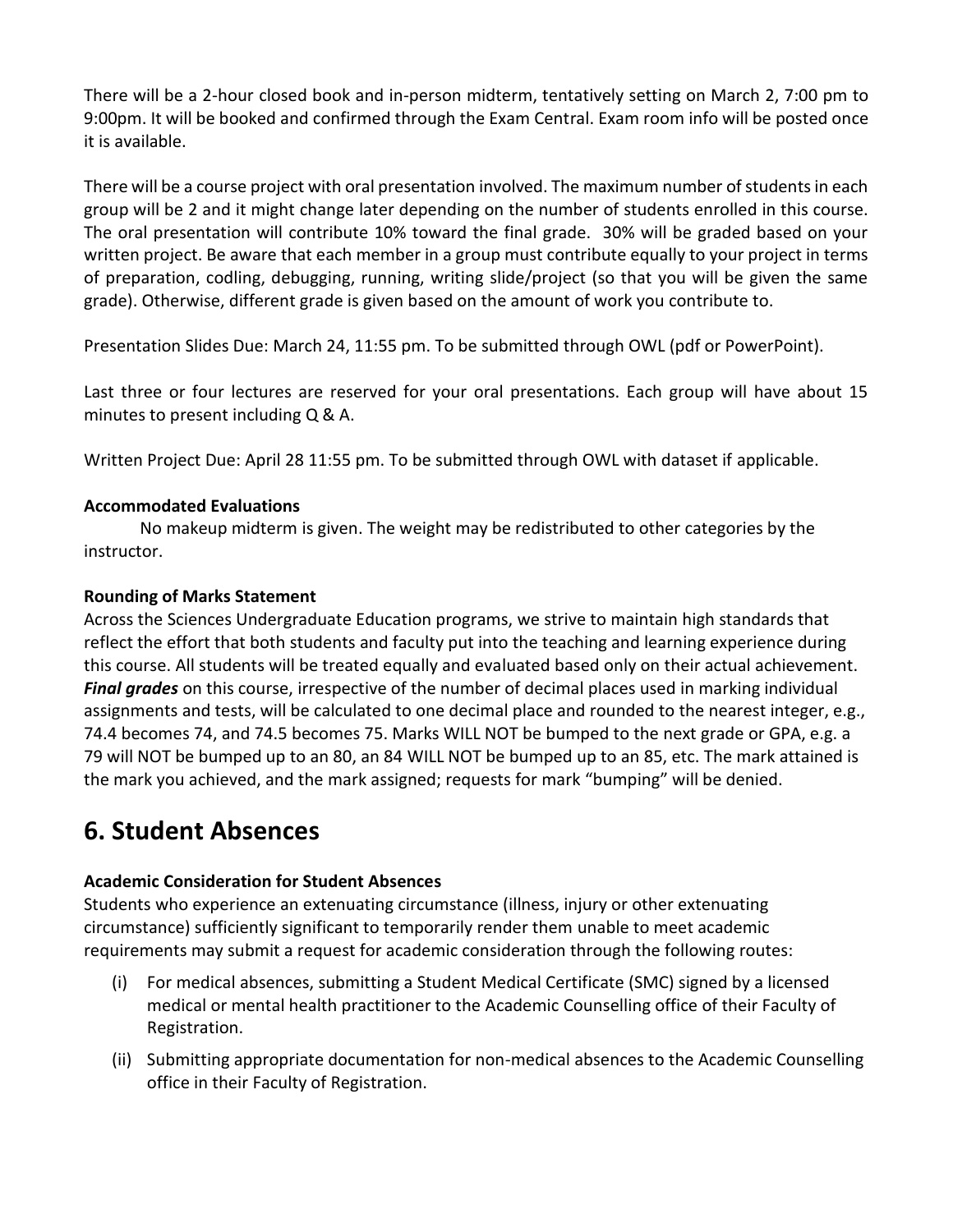Note that in all cases, students are required to contact their instructors within 24 hours of the end of the period covered, unless otherwise instructed in the course outline

Students should also note that individual instructors are not permitted to receive documentation directly from a student, whether in support of an application for consideration on medical grounds, or for other reasons. **All documentation required for absences that are not covered by the Self-Reported Absence Policy must be submitted to the Academic Counselling office of a student's Home Faculty.**

For the policy on Academic Consideration for Student Absences – Undergraduate Students in First Entry Programs, see:

https://www.uwo.ca/univsec/pdf/academic\_policies/appeals/accommodation\_illness.pdf

and for the Student Medical Certificate (SMC), see:

http://www.uwo.ca/univsec/pdf/academic\_policies/appeals/medicalform.pdf.

### **Religious Accommodation**

When a course requirement conflicts with a religious holiday that requires an absence from the University or prohibits certain activities, students should request accommodation for their absence in writing at least two weeks prior to the holiday to the course instructor and/or the Academic Counselling office of their Faculty of Registration. Please consult University's list of recognized religious holidays (updated annually) at

https://multiculturalcalendar.com/ecal/index.php?s=c-univwo.

# **7. Accommodation and Accessibility**

## **Accommodation Policies**

Students with disabilities work with Accessible Education (formerly SSD), which provides recommendations for accommodation based on medical documentation or psychological and cognitive testing. The policy on Academic Accommodation for Students with Disabilities can be found at:

https://www.uwo.ca/univsec/pdf/academic\_policies/appeals/Academic Accommodation\_disabilities.pdf,

## **8. Academic Policies**

The website for Registrarial Services is http://www.registrar.uwo.ca.

In accordance with policy,

https://www.uwo.ca/univsec/pdf/policies\_procedures/section1/mapp113.pdf,

the centrally administered e-mail account provided to students will be considered the individual's official university e-mail address. It is the responsibility of the account holder to ensure that e-mail received from the University at his/her official university address is attended to in a timely manner.